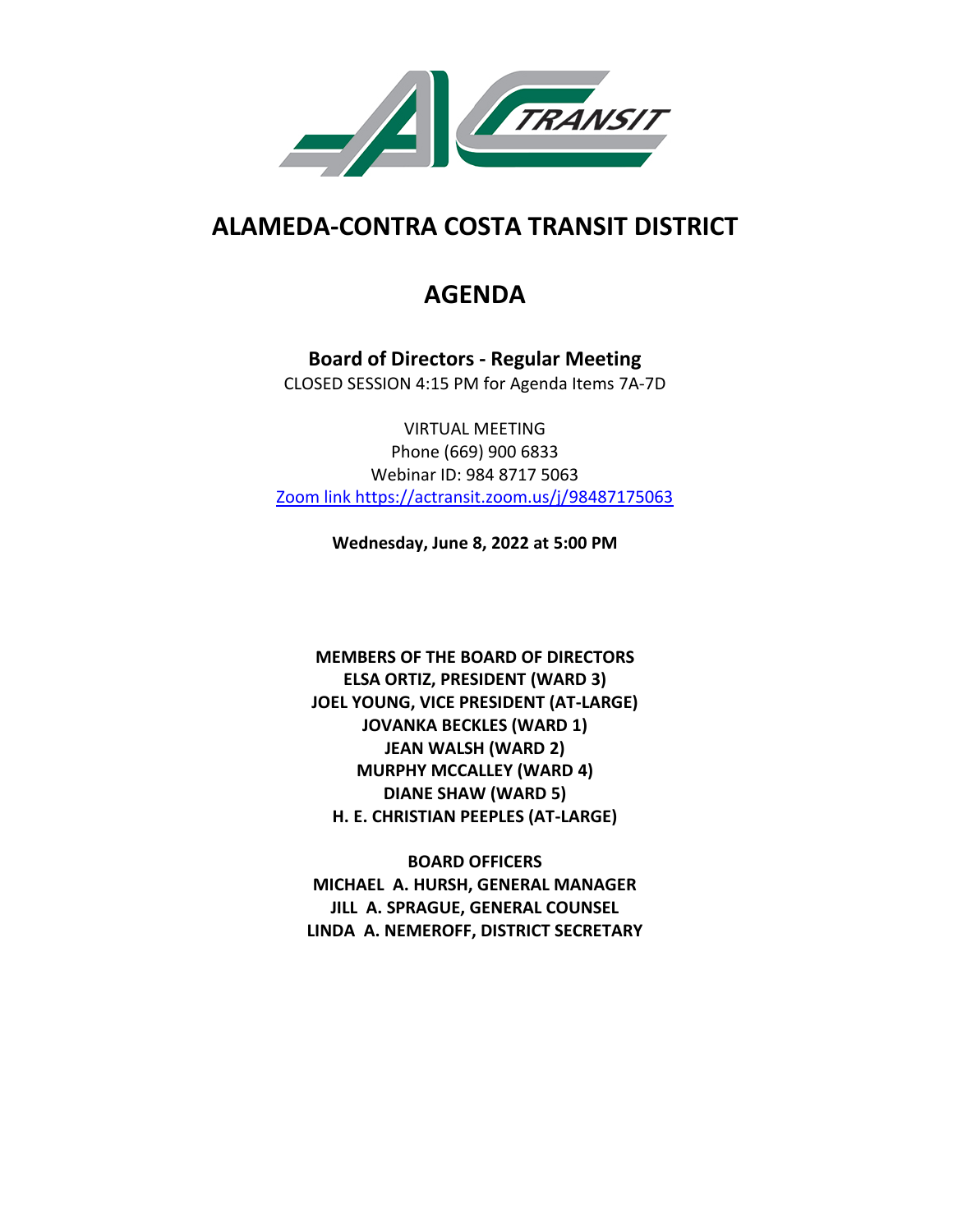#### **Advisory for Virtual Public Meetings**

Due to the COVID-19 pandemic and pursuant to the Brown Act, the Board of Directors of the Alameda-Contra Costa Transit District and all advisory, oversight, and inter-agency liaison committees are authorized to hold remote teleconference meetings and no locations for the public are required to be provided or noticed in the meeting agenda. The public can access the meeting via a call-in option or an internet-based service option as listed below and the agenda for this remote meeting provides an opportunity for members of the public to directly address the body in real time. No action shall be taken during a disruption that would prevent members of the public from offering public comments using the call-in or internet-based option. Remote meetings shall be reconsidered every thirty days.

#### **Public Participation and Public Comments**

To access the Board of Directors meeting by video conference click or paste this Zoom link into your browser: https://actransit.zoom.us/j/98487175063. To make a live public comment, use the "raise your hand" feature in Zoom to indicate that you wish to speak on an item. You will be muted upon joining the meeting and unmuted by the meeting host when it is your turn to speak. The comment time is limited to 2 minutes per speaker.

To dial into the meeting from your telephone, call: (669) 900 6833 Webinar ID: 984 8717 5063. The telephone number and Webinar ID may change from meeting to meeting.

If you dialed in and wish to speak on an agenda item, dial \*9 (star nine) to "raise your hand" when the agenda item is called. When you are called to speak by the last 4 digits of your phone number or by name, the host will unmute you. If you decide not to speak, you may dial \*9 to "lower your hand".

#### **Written Public Comments**

To send a written comment directly to the Board BEFORE the meeting starts, please click on https://actransit.legistar.com/Calendar.aspx and click on the "eComment" link for the corresponding meeting. Please note that eComment submissions close at 4:30 p.m. prior to the start of the meeting.

Written comments can also be emailed to myvoice@actransit.org. Please indicate the agenda item number in the subject of the email. Email submissions must be received by 3:00 p.m. prior to the start of the meeting.

For the members of the public who only wish to listen to the Board of Directors meeting (and not provide comment), a live audio stream (no video) is available online at: https://actransit.legistar.com/Calendar.aspx [Under the "Audio" column, Click on the "In Progress" link. This can only be done while streaming.]

Note: AC Transit does not provide technical support to users accessing the meeting by telephone/Zoom.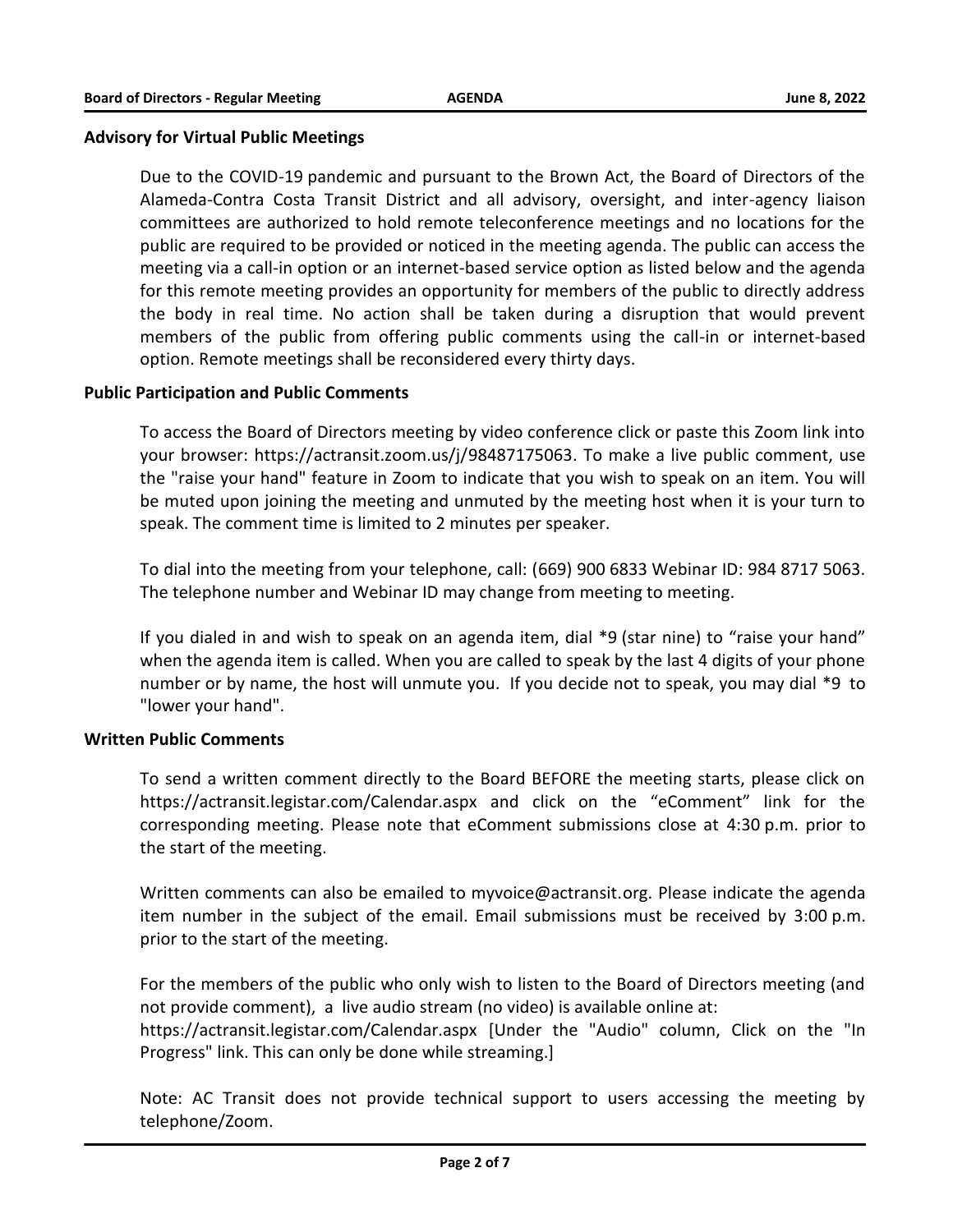#### **1. CALL TO ORDER**

#### **2. ROLL CALL**

#### **3. PUBLIC COMMENT**

Any person may directly address the Board at this time on any item of interest to the public that is within the subject matter and jurisdiction of the Board. Boardmembers may briefly respond to statements or questions from the public, ask questions for clarification, refer a matter to staff, request staff to report back at a subsequent meeting, or direct staff to place the matter on a future agenda. However, under the Brown Act, the Board cannot engage in discussion or take action on any item not listed on the agenda. Public Comment on a specific agenda item will be invited at the time the item is being considered. Two (2) minutes are allowed for each item.

#### **4. MODIFICATIONS TO THE AGENDA**

#### **5. CONSENT CALENDAR (AND CALL FOR PUBLIC COMMENT ON CONSENT ITEMS)**

| 5.A. | Consider approving Board of Directors minutes of April 27, 2022. | 22-092 |  |
|------|------------------------------------------------------------------|--------|--|
|      | Staff Contact: Linda Nemeroff, 891-7284                          |        |  |
| 5.B. | Consider approving Board of Directors minutes of May 25, 2022.   | 22-094 |  |
|      |                                                                  |        |  |

Staff Contact: Linda Nemeroff, 891-7284

5.C. Consider the adoption of Resolution No. 22-022 making the necessary findings and re-authorizing the AC Transit Board of Directors and all District Advisory, Oversight, and Inter-Agency Liaison Committees to hold remote teleconference meetings during a declared state of emergency, subject to the requirements of the Brown Act, through July 8, 2022. **[21-053k](http://actransit.legistar.com/gateway.aspx?m=l&id=/matter.aspx?key=5107)**

Staff Contact: Linda Nemeroff, 891-7284

5.D. Consider adoption of Resolution No. 22-024 re-appointing Janet Abelson, Beverly Johnson and Matt Williams to a three-year term on the Alameda-Contra Costa Transit District Parcel Tax Fiscal Oversight Committee and authorize the District Secretary to conduct a recruitment to fill a vacancy for a three-year term commencing on September 1, 2022. **[22-347](http://actransit.legistar.com/gateway.aspx?m=l&id=/matter.aspx?key=5127)**

Staff Contact: Linda Nemeroff, 891-7284

5.E. Consider receiving the Accessibility Advisory Committee minutes of April 12, 2022. **[22-322](http://actransit.legistar.com/gateway.aspx?m=l&id=/matter.aspx?key=5097)**

Staff Contact: Ramakrishna Pochiraju, 891-5448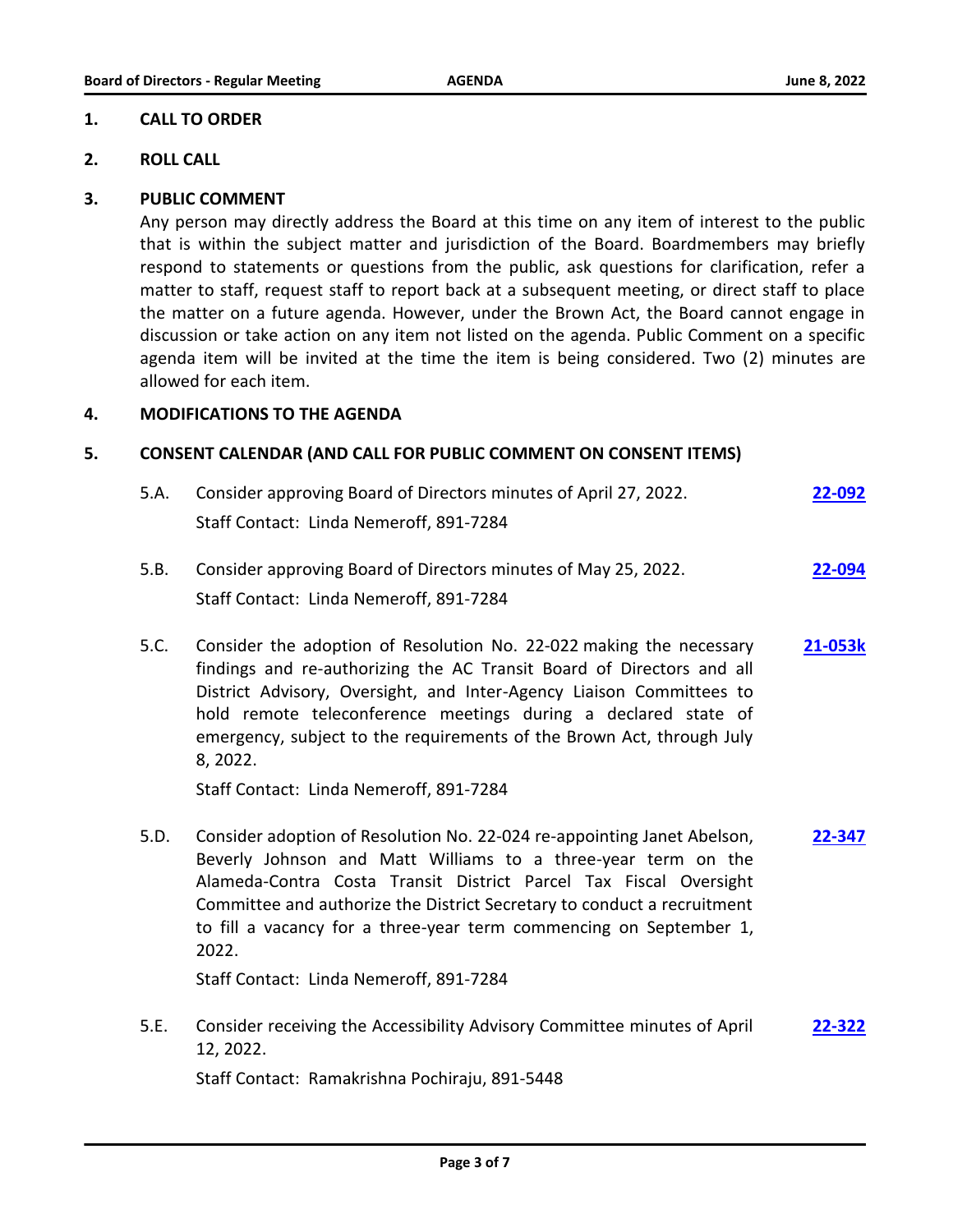| <b>Board of Directors - Regular Meeting</b><br><b>AGENDA</b> |                                                                                                                                                                                                                                                                                                                                  | June 8, 2022 |
|--------------------------------------------------------------|----------------------------------------------------------------------------------------------------------------------------------------------------------------------------------------------------------------------------------------------------------------------------------------------------------------------------------|--------------|
| 5.F.                                                         | Consider authorizing the General Manager or his designee to file and<br>execute applications and funding agreements with the Department of<br>Homeland Security (DHS) for the Fiscal Year (FY) 2022 Transit Security<br>Grant Program (TSGP) to upgrade security and badge systems<br>throughout the District.                   | 22-327       |
|                                                              | Staff Contact: Chris Andrichak, 891-4855                                                                                                                                                                                                                                                                                         |              |
| 5.G.                                                         | Consider review of Board Policy 665 - Procedure for Reviewing<br>Amendments to the Alameda - Contra Costa Transit District Retirement<br>Plan with no recommended amendments.                                                                                                                                                    | 22-291       |
|                                                              | Staff Contact: Jill Sprague, 891-4816                                                                                                                                                                                                                                                                                            |              |
| 5.H.                                                         | Consider receiving preliminary status report on the District's proposed<br>three-year Disadvantaged Business Enterprise (DBE) goal for Federal<br>Fiscal Years (FFY) 2023 - 2025, and authorize staff to give public notice of<br>the proposed goal for a 30-day comment period.                                                 | 22-241       |
|                                                              | Staff Contact: Lynette Little, 891-7271                                                                                                                                                                                                                                                                                          |              |
| 5.1.                                                         | Consider review of Board Policy 236-Disability and Leave of Absence<br>Policy with no recommended amendments.                                                                                                                                                                                                                    | 22-310       |
|                                                              | Staff Contact: Sebron Flenaugh III, 891-5467                                                                                                                                                                                                                                                                                     |              |
| 5.J.                                                         | Consider authorizing the General Manager to enter into an extension of<br>the contract with MV Transportation to operate the Dumbarton Express<br>service for the period of July 1, 2022 to December 31, 2022.                                                                                                                   | 11-256m      |
|                                                              | Staff Contact: Ramakrishna Pochiraju, 891-5448                                                                                                                                                                                                                                                                                   |              |
| 5.K.                                                         | Consider authorizing the General Manager to enter into an extension of<br>the Dumbarton Bridge Regional Operations Consortium (DBROC)<br>Cooperative Agreement from July 1, 2022 to December 31, 2022, in<br>conjunction with the six-month extension of the service contract.<br>Staff Contact: Ramakrishna Pochiraju, 891-5448 | 11-256n      |
|                                                              |                                                                                                                                                                                                                                                                                                                                  |              |
| 5.L.                                                         | Consider authorizing the General Manager to execute Cooperative<br>Agreements with the City of Berkeley and City of Oakland for the Rapid<br>Corridors Project.                                                                                                                                                                  | 22-315       |
|                                                              | Staff Contact: Ramakrishna Pochiraju, 891-5448                                                                                                                                                                                                                                                                                   |              |

### **6. REGULAR CALENDAR**

### **External Affairs Items - Chair Peeples**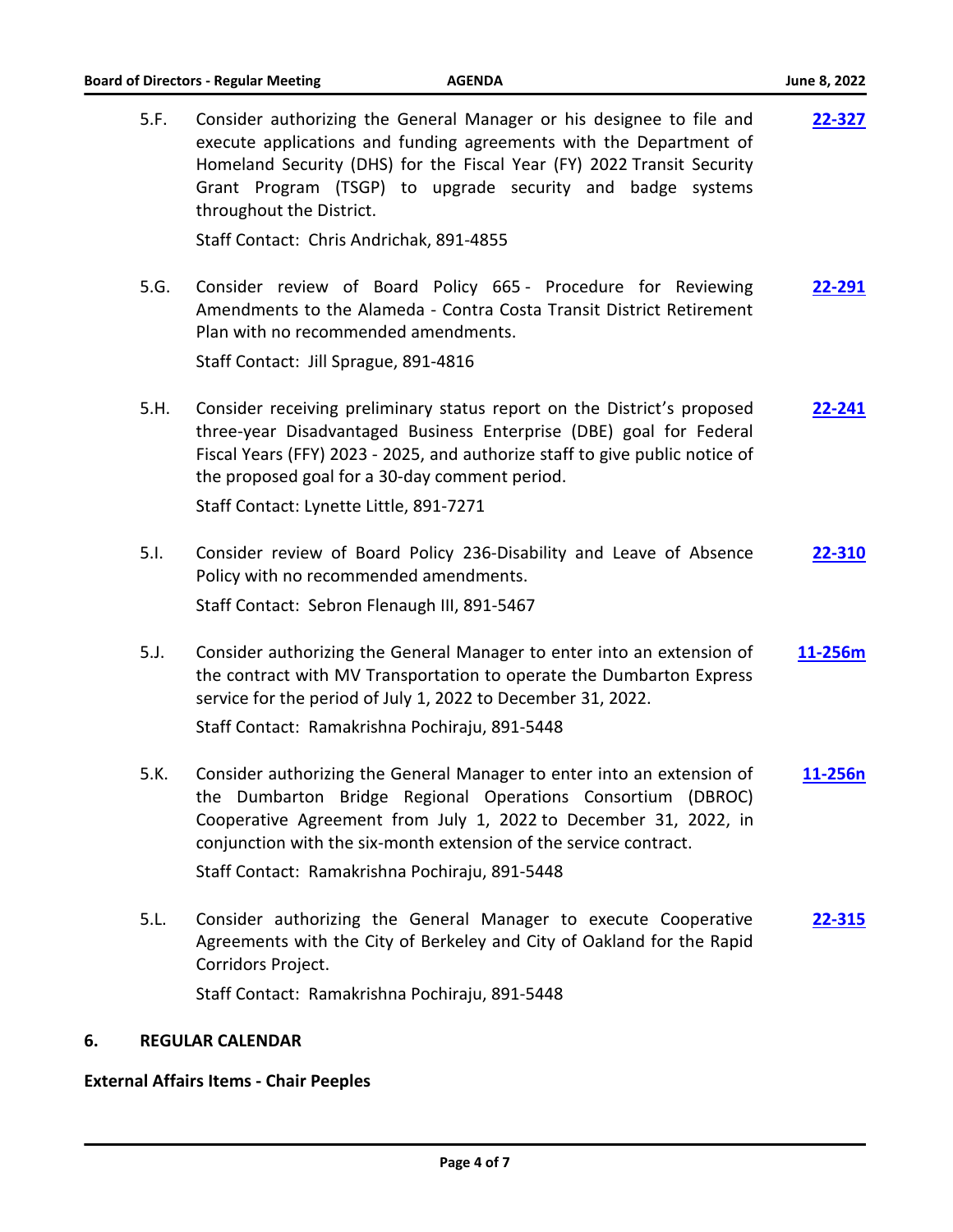|      |                                                                                                                                                                            | <b>Board of Directors - Regular Meeting</b><br><b>AGENDA</b>                                                                                                                                                                                  | June 8, 2022 |  |
|------|----------------------------------------------------------------------------------------------------------------------------------------------------------------------------|-----------------------------------------------------------------------------------------------------------------------------------------------------------------------------------------------------------------------------------------------|--------------|--|
|      | 6.A.                                                                                                                                                                       | Consider approving amendments to Articles 1 through 3 of Board Policy<br>101 - Board of Directors Rules for Procedure.<br>Staff Contact: Linda Nemeroff, 891-7284                                                                             | 22-350       |  |
|      |                                                                                                                                                                            |                                                                                                                                                                                                                                               |              |  |
|      |                                                                                                                                                                            | <b>Finance and Audit Items - Chair Shaw</b>                                                                                                                                                                                                   |              |  |
|      | 6.B.                                                                                                                                                                       | Consider adoption of Resolution No. 22-023 approving the FY 2022-23<br>Recommended Operating and Capital Budgets.                                                                                                                             | 22-158c      |  |
|      |                                                                                                                                                                            | Staff Contact: Chris Andrichak, 891-4855                                                                                                                                                                                                      |              |  |
|      | 6.C.                                                                                                                                                                       | Consider receiving the Semi-Annual Retirement Board Report.<br>Staff Contact: Hugo Wildmann, 891-4889                                                                                                                                         | 22-260a      |  |
|      |                                                                                                                                                                            | <b>Planning Items - Chair Beckles</b>                                                                                                                                                                                                         |              |  |
|      | 6.D.                                                                                                                                                                       | Consider receiving a report regarding the impacts of AB 784 on the<br>permitting process for District capital projects.                                                                                                                       | 22-298       |  |
|      |                                                                                                                                                                            | Staff Contact: Ramakrishna Pochiraju, 891-5448                                                                                                                                                                                                |              |  |
|      |                                                                                                                                                                            | <b>Operations Items - Chair Young</b>                                                                                                                                                                                                         |              |  |
|      | 6.E.                                                                                                                                                                       | Consider receiving a briefing on AC Transit's Data Governance Program.                                                                                                                                                                        | 22-142       |  |
|      |                                                                                                                                                                            | Staff Contact: Ahsan Baig, 891-5490                                                                                                                                                                                                           |              |  |
|      |                                                                                                                                                                            | <b>Board Administrative Matters - President Ortiz</b>                                                                                                                                                                                         |              |  |
|      | 6.F.                                                                                                                                                                       | Consider receiving a report of investigation findings related to public<br>statements made at the December 8, 2021, Board meeting regarding the<br>AFSCME Collective Bargaining Agreement (CBA) and former AFSCME<br>president, Shellie Beck. | 22-346       |  |
|      |                                                                                                                                                                            | Staff Contact: Jill Sprague, 891-4816                                                                                                                                                                                                         |              |  |
|      | 6.G.                                                                                                                                                                       | Consider approving amendments to the General Manager, General<br>Counsel, and District Secretary's Employment Agreements.                                                                                                                     | 22-328       |  |
|      |                                                                                                                                                                            | Contact: President Ortiz                                                                                                                                                                                                                      |              |  |
| 7.   | <b>CLOSED SESSION/REPORT OUT</b><br>The items for consideration are listed below and will be reported on by the General<br>Counsel as necessary at the end of the meeting. |                                                                                                                                                                                                                                               |              |  |
| 7.A. |                                                                                                                                                                            | Conference with Legal Counsel - Existing Litigation<br>(Government Code Section 54956.9 (a))                                                                                                                                                  |              |  |
|      |                                                                                                                                                                            | • Valda McDaniel v. AC Transit; WCAB Case Nos. ADJ4546426 and ADJ2930687                                                                                                                                                                      |              |  |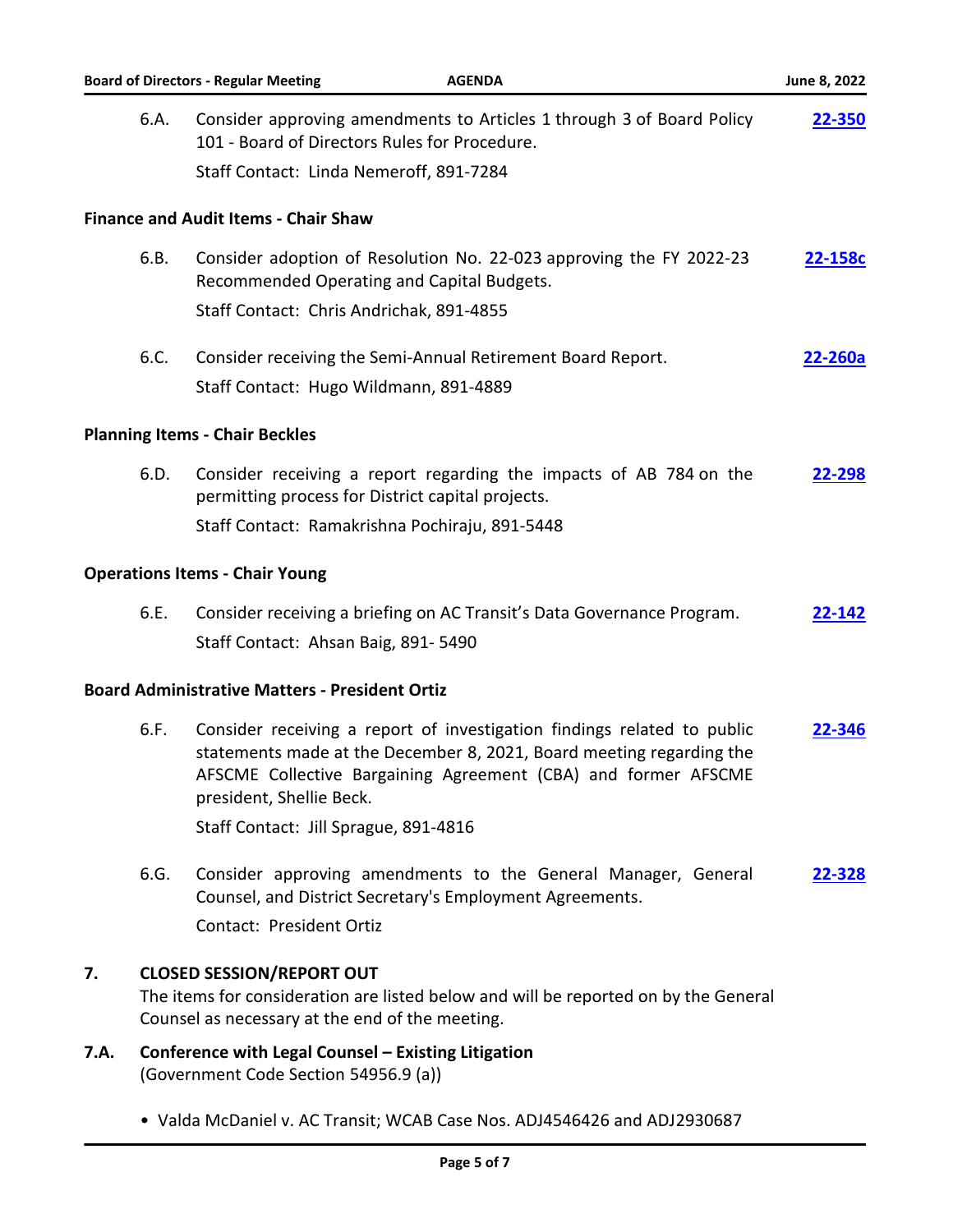| 7.B. |                                                                                                                                                                                                                                                                                                                    | Conference with Legal Counsel - Potential Litigation (Two Cases)<br>(Government Code Section 54956.9(b)) |             |
|------|--------------------------------------------------------------------------------------------------------------------------------------------------------------------------------------------------------------------------------------------------------------------------------------------------------------------|----------------------------------------------------------------------------------------------------------|-------------|
| 7.C. | <b>Conference with Labor Negotiators</b><br>(Government Code Section 54957.6):<br>Agency Designated Representative:<br>- General Manager Michael Hursh;<br>- Labor and Employee Relations Representative;<br>Employee Organizations: ATU Local 192, AFSCME Local 3916, IBEW Local 1245,<br>Unrepresented Employees |                                                                                                          |             |
| 7.D. | <b>Public Employee Performance Evaluation</b><br>(Government Code Section 54957)<br>Title: General Manager, General Counsel, District Secretary                                                                                                                                                                    |                                                                                                          |             |
| 7.E. | <b>Conference with Labor Negotiator</b><br>(Government Code Section 54957.6):<br>Agency Designated Representative: President Ortiz<br>Board Officers: General Manager, General Counsel, District Secretary                                                                                                         |                                                                                                          |             |
| 8.   | <b>AGENDA PLANNING</b><br>Directors are limited to two agenda planning requests per meeting. Each item requested shall<br>have the concurrence of at least one other Director.                                                                                                                                     |                                                                                                          |             |
|      | 8.A.                                                                                                                                                                                                                                                                                                               | Review of Agenda Planning Pending List.                                                                  | $22 - 065j$ |
| 9.   |                                                                                                                                                                                                                                                                                                                    | <b>GENERAL MANAGER'S REPORT</b>                                                                          |             |
|      | 9.A.                                                                                                                                                                                                                                                                                                               | General Manager's Report for June 8, 2022.                                                               | $22 - 041j$ |
| 10.  |                                                                                                                                                                                                                                                                                                                    | <b>BOARD/STAFF COMMENTS</b><br>(Government Code Section 54954.2)                                         |             |
| 11.  |                                                                                                                                                                                                                                                                                                                    | <b>ADJOURNMENT</b>                                                                                       |             |

**Board of Directors - Regular Meeting <b>AGENDA AGENDA AGENDA 1 June 8, 2022** 

Next Meeting: June 22, 2022 at 5:00 p.m.